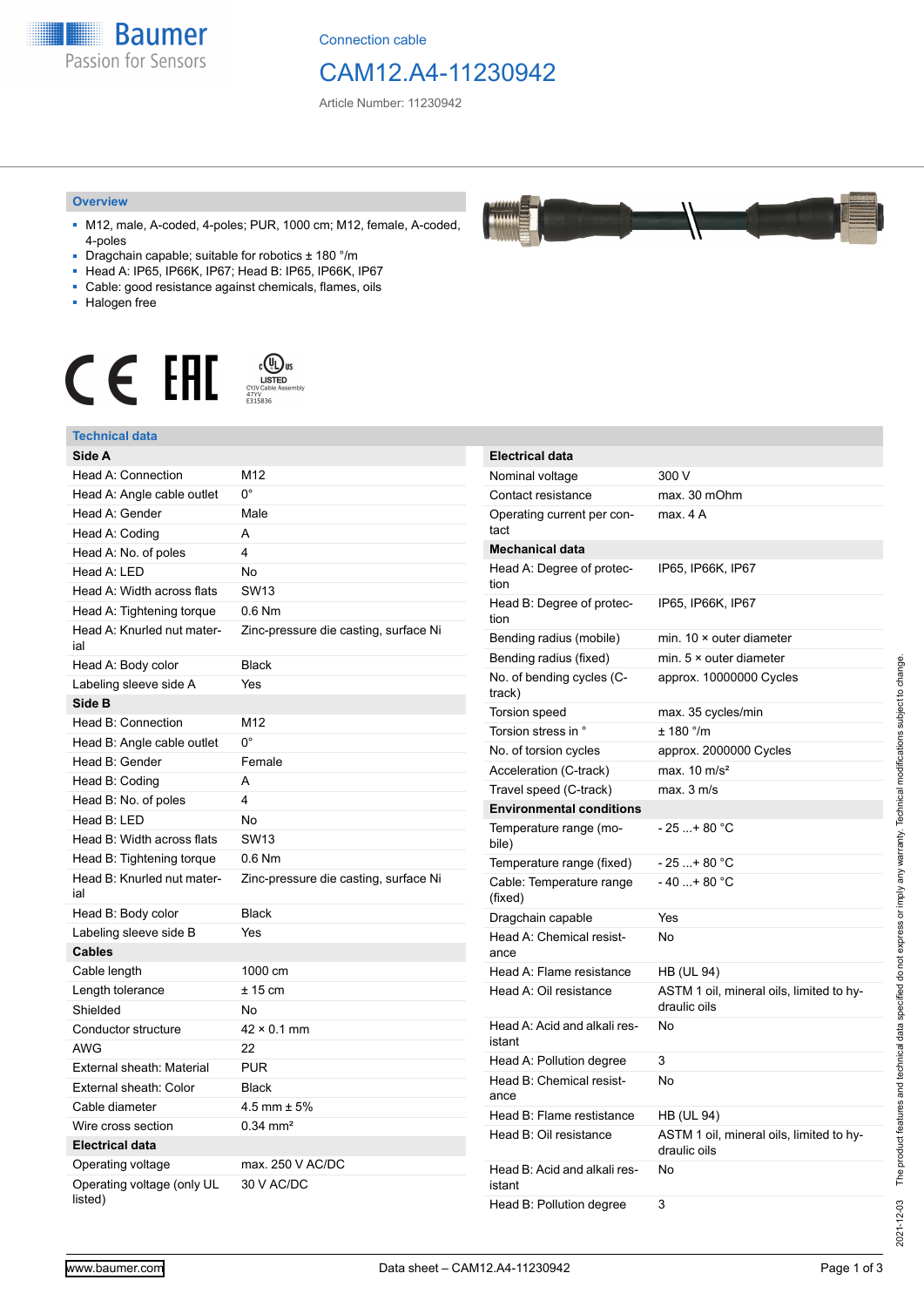

Connection cable

# CAM12.A4-11230942

Article Number: 11230942

#### **Technical data**

**Technical drawing**

**Side A**

### **Environmental conditions**

Cable: Chemical resistance Good (DIN EN 60811-404)

Cable: Flame resistance Conform UL 1581 §1090 (H); CSA FT2; IEC 60332-2-2

### **Environmental conditions**

Cable: Silicone-free Yes

Cable: Oil resistance Good (DIN EN 60811-404)

### **Side B**

**Coding**

#### **Technical drawing**





## **Coding**